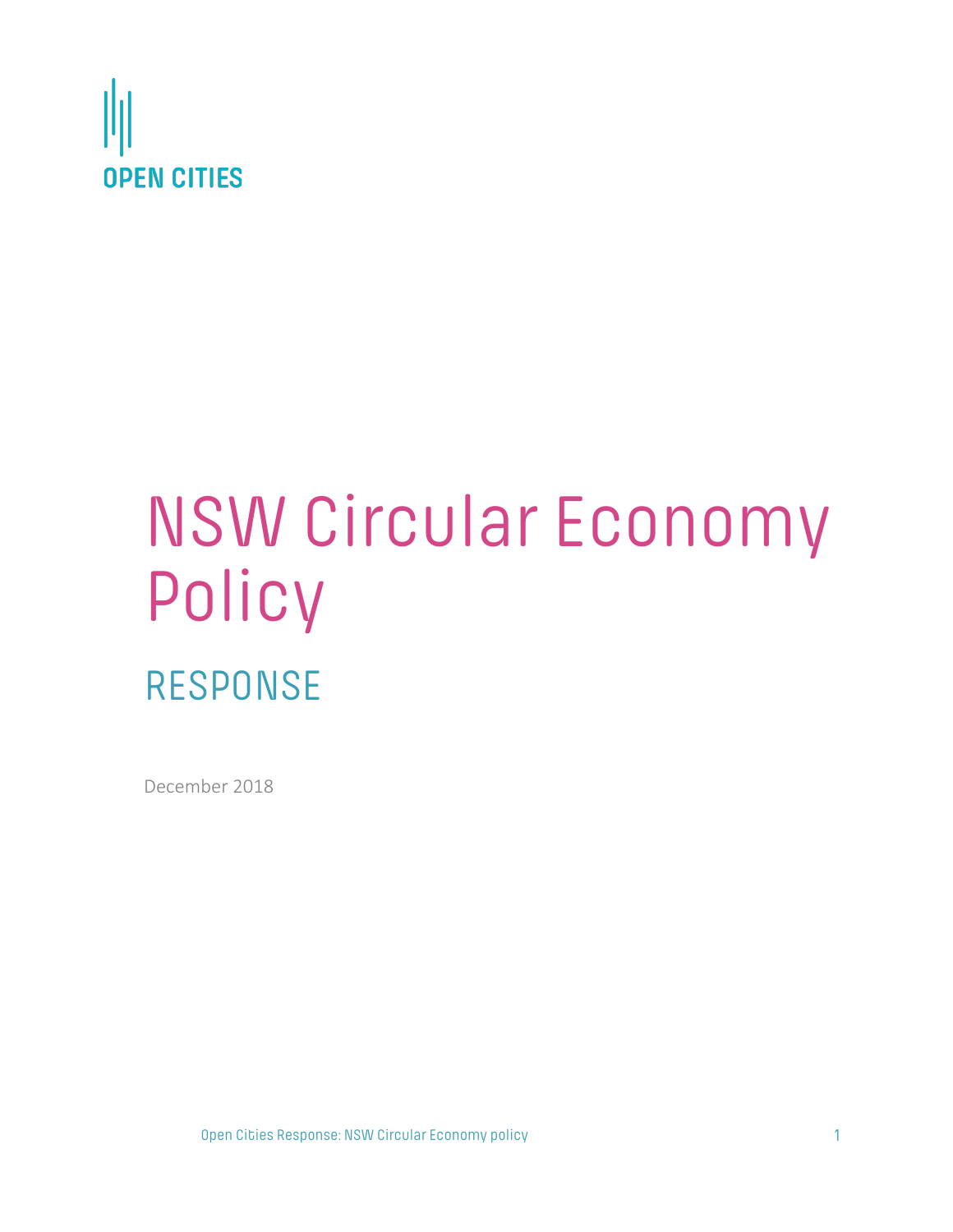# CONTENTS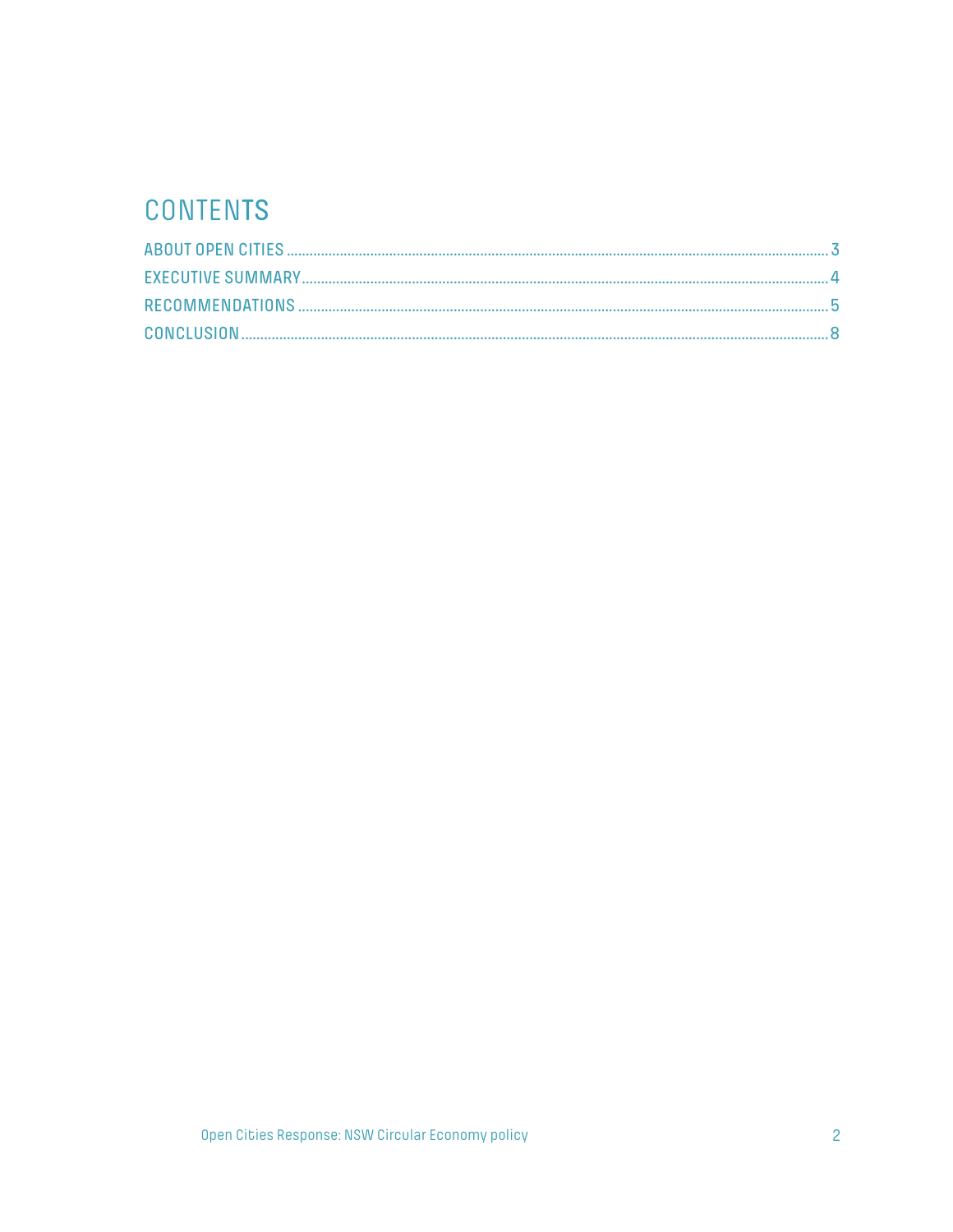# ABOUT OPEN CITIES

Open Cities is a peak association representing infrastructure and service providers, councils and research organisations working together to transition Australian communities to a more sustainable, resilient and affordable energy, water, digital and mobility future. We are working with government and industry to modernise and rethink policy, legislation, regulation and price settings to enable Next-Gen precinct-scale utility and mobility services and solutions that promote the Circular Economy (CE). Our purpose is to accelerate the take-up of sustainable utility and mobility innovation and services by:

- promoting and enabling evidence-based policy and regulation
- highlighting best practice projects driving economic growth and social benefit
- driving greater awareness of the rights of prosumers

This submission is made by Open Cities and represents the views of our members.

Make the transition now to sustainable, more resilient and affordable communities giving people more choice, less cost and greater sustainability.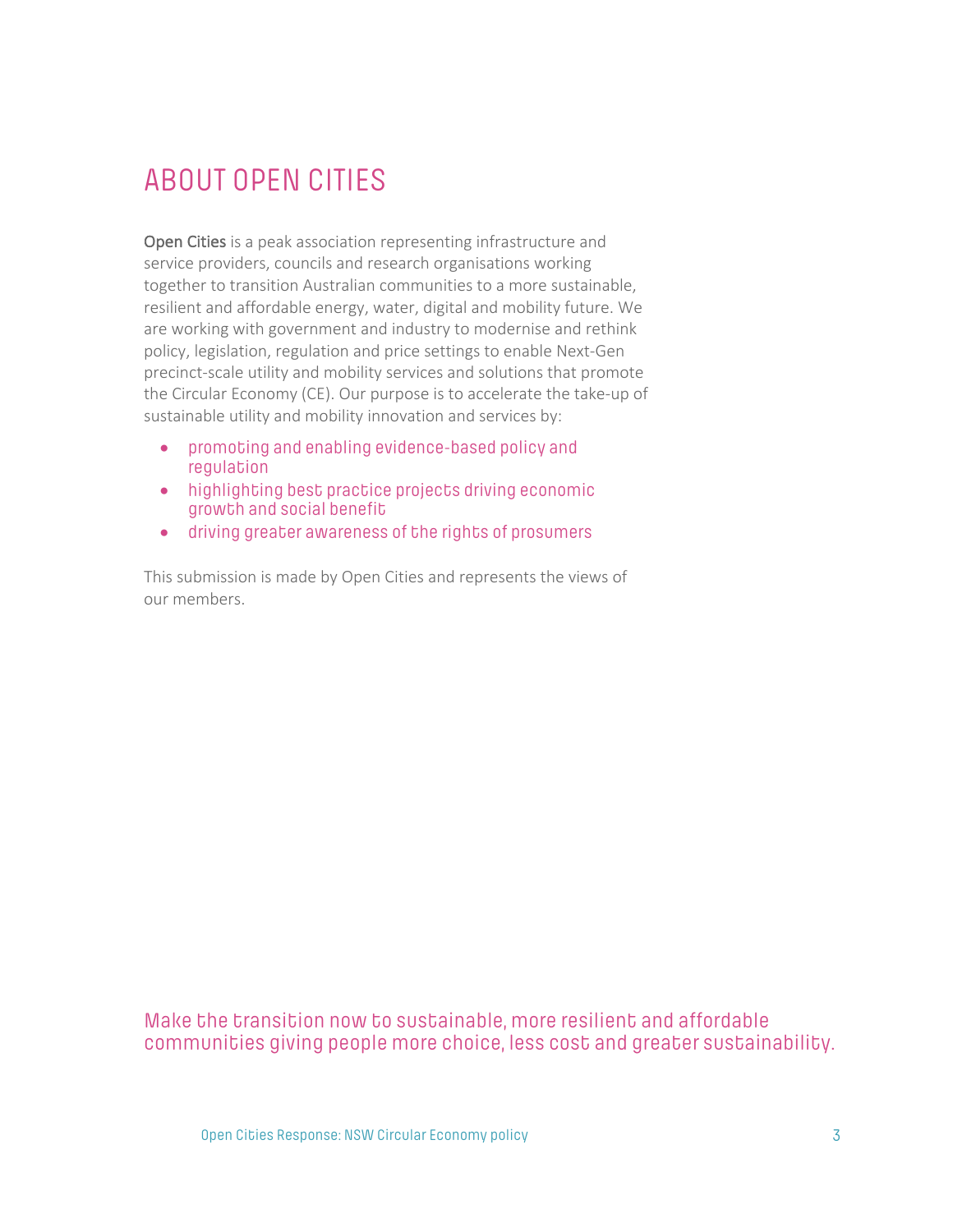## EXECUTIVE SUMMARY

Open Cities Alliance welcomes the opportunity to respond to the NSW Circular Economy (CE) policy. We commend the NSW Environmental Protection Authority (EPA) for its national leadership on this critical policy platform and look forward to working together across government and agencies to establish a policy and economic framework for the NSW CE.

Open Cities is a new national peak association for Next-Gen infrastructure and services. We are working with our industry and council members to create policy and market setting that transition Australia's utility and mobility sectors to the future: away from costly centralised linear solutions towards precinct-scale prosumer markets.

Australians are missing out on the many benefits enabled by the technological and digital revolution, including cheaper products and services. New precinct-scale water, energy, waste, mobility businesses and services are putting downward pressure on utility bills and enabling the democratisation of infrastructure. They are also stimulating a new category of consumers prosumers: who can both produce and consume. By recycling their waste and water, generating free energy from the sun and selling it back to the grid people can reduce utility costs and gain control. Prosumer benefits also apply to mobility: by sharing mobility services, people can save on the second biggest household expense of a car. These new utility/mobility models are also driving sustainability and carbon reduction.

Unfortunately, State policies, legislation, regulation and tariff structures promote existing centralised utilities at the expense of Next-Gen water, energy, waste and mobility infrastructure and services. Unlevel playing fields make it challenging for new circular business models to grow their services and share the benefits. For example, centralised utilities have statutory obligations to serve all future growth and are able to use their monopolies to shut out innovation if they choose. Compounding matters is the fact regulators struggle to value reuse and sharing which further entrenches centralised solutions. An example of this is the Independent Pricing and Regulatory Tribunal's (IPART) retail-minus pricing approach to wholesale water, has driven up the price of recycled water operations by 400 - 1200 percent<sup>1</sup>.

The same issues face Next-Gen energy. Local renewable energy generators cannot share the benefits with their neighbours without paying unviable networks fees and charges. This is preventing innovation and its benefits of sustainability, decarbonisation, self-sufficiency, liveability, and preventing families and businesses from paying cheaper utility bills.

NSW cannot grow sustainably taking the same approach to utility and mobility infrastructure and services it has taken for the past 75 to 100 years. Like waste, transitioning to 21st century infrastructure solutions and services is now urgent and essential and circular economics provides the framework for this transition.

<sup>1</sup> https://www.ipart.nsw.gov.au/Home/Industries/Water/Reviews/Metro-Pricing/Wholesale-pricing-for-Sydney-Water-and-Hunter-Water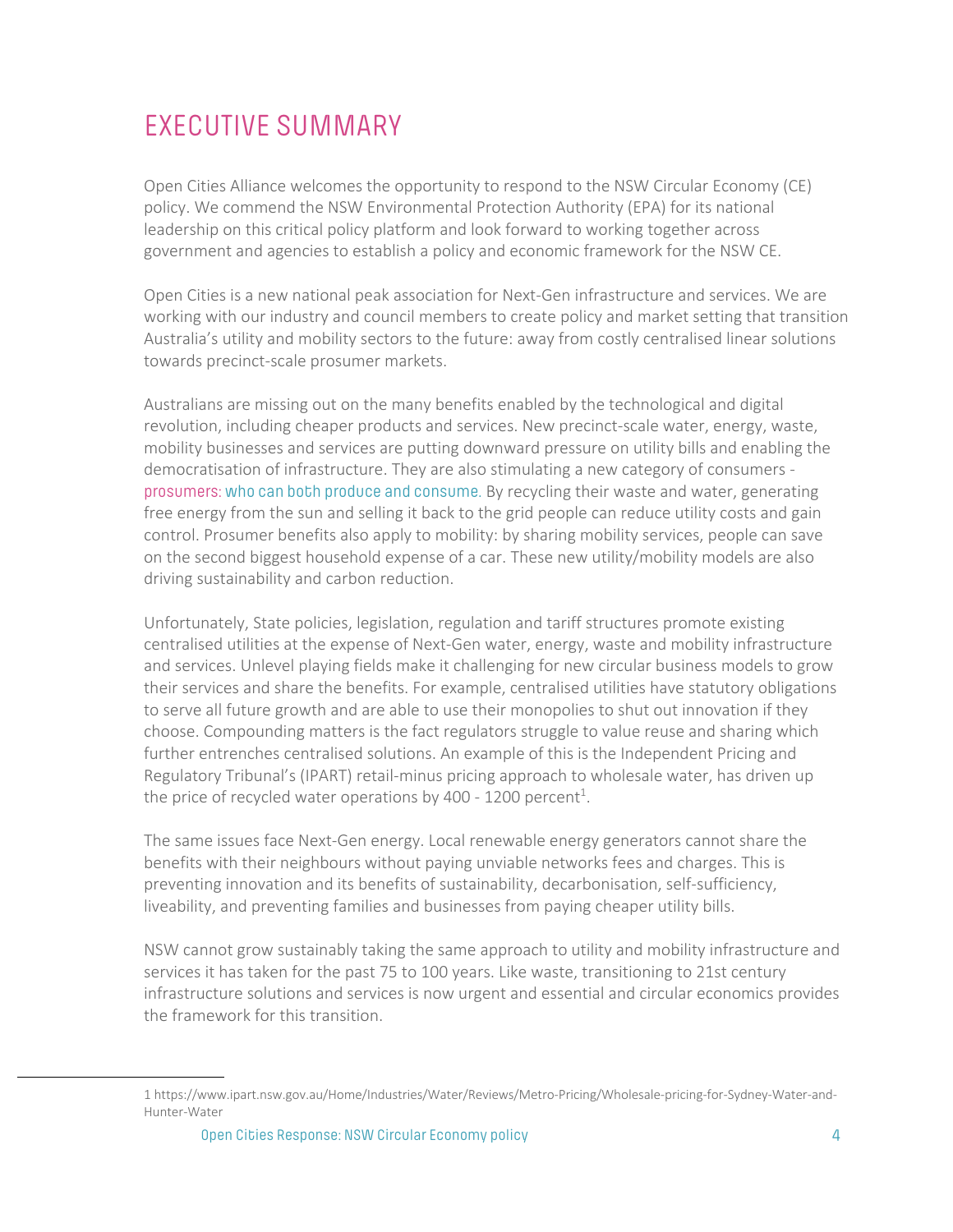### RECOMMENDATIONS

Open Cities makes the following recommendations:

#### 1. NSW Treasury/ economic agencies participate in NSW Circular Economy policy

The economic benefits for NSW to participate in the CE are huge. In the EU they are estimated at EU1.8 trillion (\$AUD2.9 trillion)<sup>2</sup>. In China, businesses and households could save CNY70 trillion (\$AUD13.77 trillion) or 16 percent of China's projected GDP by 2040<sup>3</sup> by participating in the CE.

Critically the CE provides opportunities to deliver more affordable goods and services, the democratisation of our infrastructure and services and more inclusion and equity for the vulnerable and indigenous Australians. This is on top of the obvious and significant carbon reductions and protection of our biodiversity currently being decimated by consumption.

The policy needs to be intergovernmental, cross sector and include industry. It needs to identify, promote and cultivate collaborative pan-industry opportunities.

Limiting the NSW CE policy to the waste sector will unnecessarily limit our continuous improvements in resource productivity and stymy growth, competitiveness, wealth and renewal. It also ignores the significant benefits of Next-Gen business models that embrace reuse and sharing over linear solutions and offer new competitiveness and value alongside sustainability.

Current market settings are shutting out Next-Gen infrastructure and services, blocking urgently needed change and preventing a transition to a circular future. The leadership of NSW Treasury and Finance will be required to tackle these broader market and economic issues, including the creation of level playfields for new business models and the removal of barriers.

The Queensland Government offers a best practice approach for a whole-ofgovernment response. Here Queensland Treasury Corporation is leading the policy thinking supported by the Department of Environment and Science, mobilising and lobbying for change across Government. Loop Circular Economy Platform has assisted in this process<sup>4</sup>.

<sup>2</sup> https://www.mckinsey.com/business-functions/sustainability-and-resource-productivity/our-insights/europes-circulareconomy-opportunity

<sup>3</sup> https://www.ellenmacarthurfoundation.org/news/new-report-highlights-opportunity-for-chinas-cities-to-lead-globalcircular-economy-transition

<sup>4</sup> Loop Circular Economy Platform is a not-for-profit that instigates change toward a circular economy in Australia. Loop is heavily invested in building improving capacity on circular economy across Australia through their Circular Economy Training and Demonstration Centre, Powering the change to a circular economy conference and integrating circular approaches into tertiary education with the University of Adelaide. www.loopplatform.org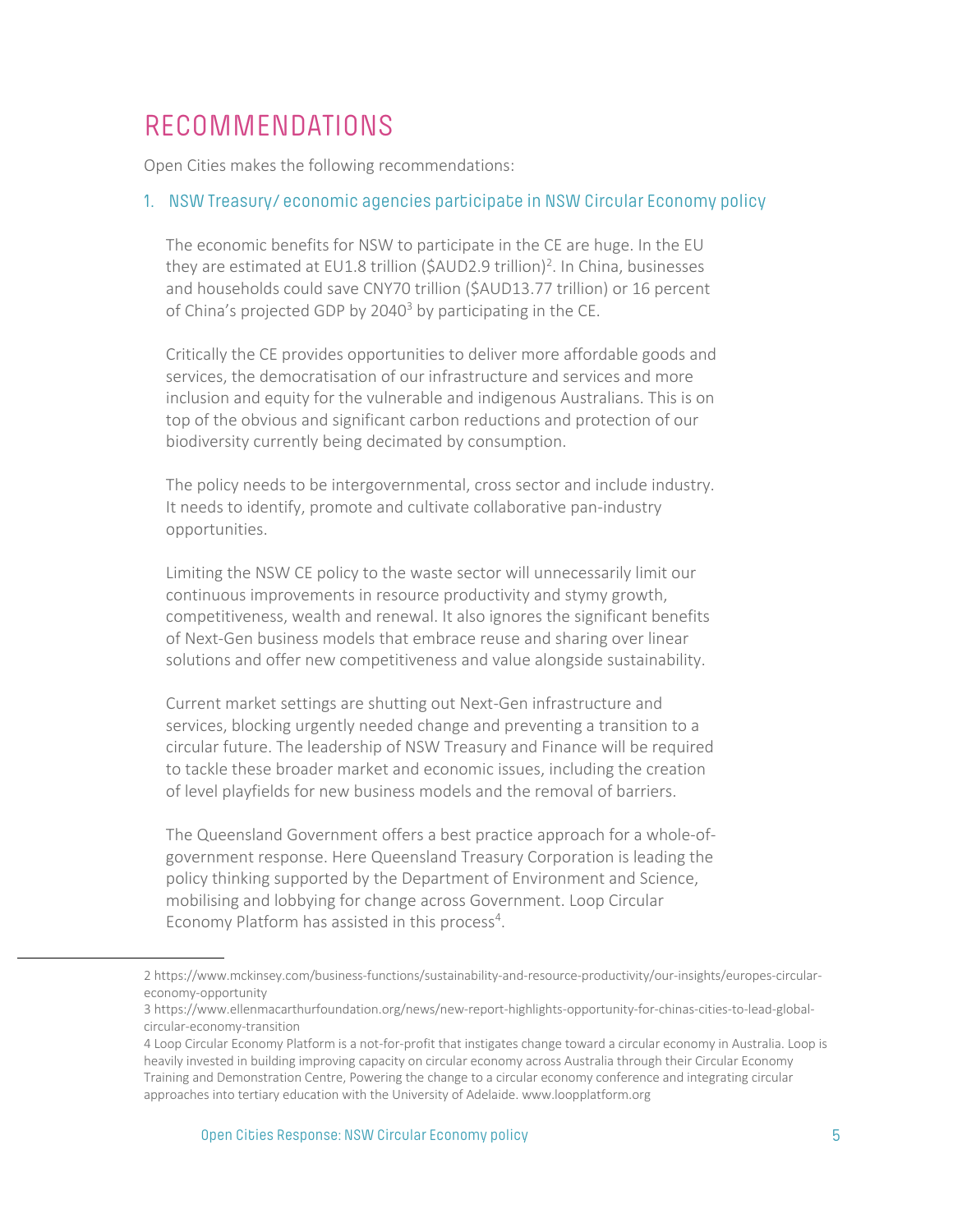Open Cities recommends the following for consideration:

- 1.1. The policy needs to be intergovernmental, cross sector and include industry to identify, promote and cultivate collaborative panindustry opportunities.
- 1.2. Ensure NSW Treasury & Finance along with economic agencies participate in setting the policy framework for the NSW Circular Economy.
- 1.3. The policy needs to recognise the intrinsic links between CE and Australia's indigenous economies and communities and consider the opportunities for reconciliation and enablement of the indigenous communities.
- 1.4. NSW Government work with Open Cities members to prepare a study into the value of the Circular Economy to NSW.
- 1.5. NSW Government work with Open Cities to Identify and remove regulatory and market barriers to CE business models.

#### 2. Expanding the scope & measurement to include mobility, water & energy

The scope of the NSW CE policy should be expanded beyond waste to include *food, the built environment, construction, mobility and utilities (water & energy).*

Technological advancements are disrupting the utility and mobility sectors radically changing consumer behaviours. For example, people are now becoming prosumers: *producers and consumers*, generating income from producing and selling their renewably sourced energy or recycled water, from sharing their vehicles and data.

Along with electric and autonomous vehicles, shared mobility is a critical pillar addressing an excess of privately-owned vehicles congesting infrastructure.

Shared mobility and digital networks also support the CE and the rise of prosumers. Car-sharing, autonomous vehicles, electrification of vehicles and more superior materials are reducing customer costs. For example, in the EU the average cost per car/ kilometre is projected to drop by 75 percent. Technological advancements could improve agricultural efficiencies by up to 30 percent and reduce machinery costs also by 75 percent, reduce construction costs by 50 percent. While passive house design improvements are anticipated to drive a 90 percent reduction in energy costs. $5$ 

<sup>5</sup> https://www.mckinsey.com/business-functions/sustainability-and-resource-productivity/our-insights/europes-circulareconomy-opportunity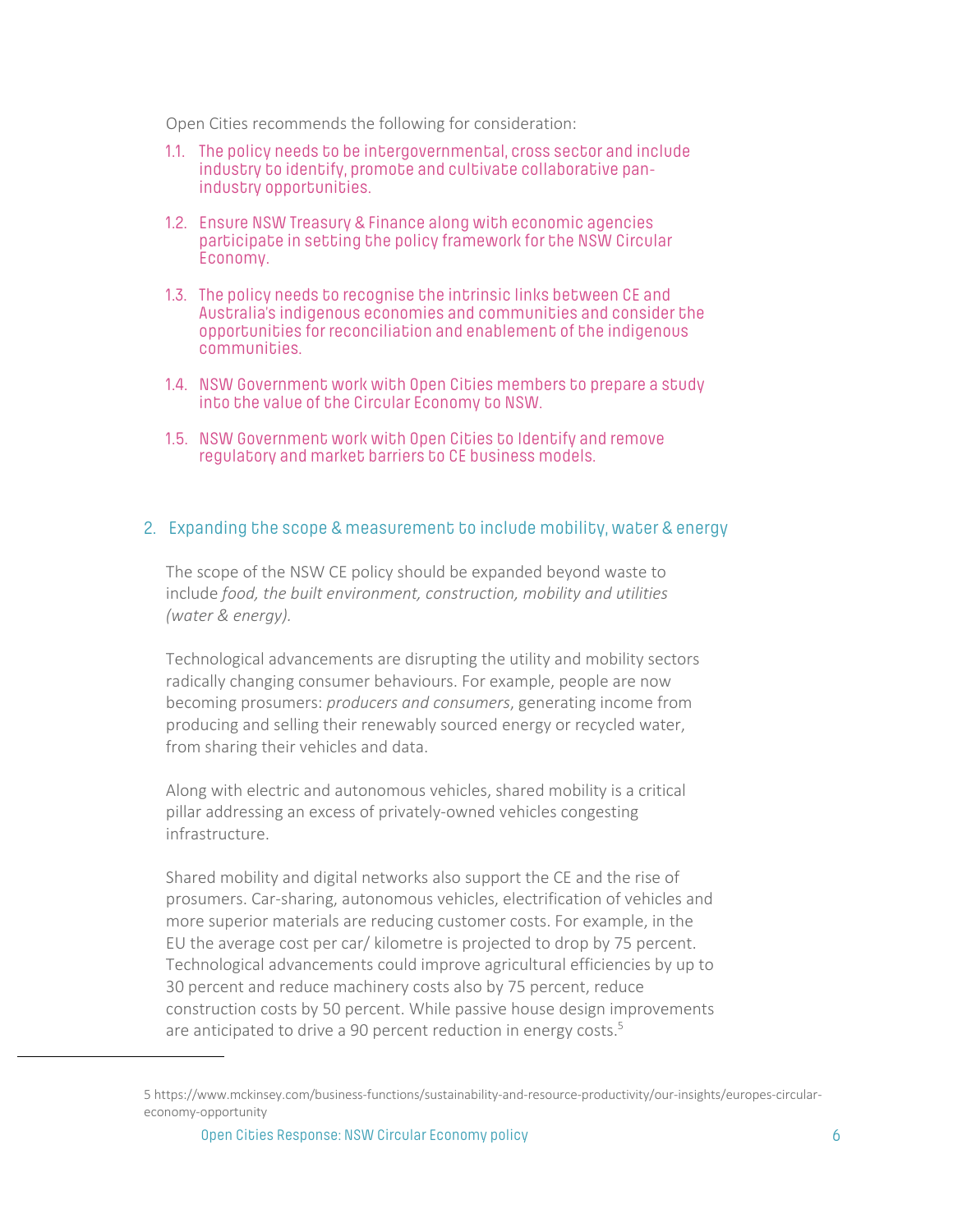Planning for new self-sufficient communities into 2056, will need to enable and reflect these Next-Gen customer services and business models. An 'open city' planning lens will ensure homes and businesses are futureproofed and put downward pressure on utility and mobility pricing.

It is essential this transformational policy is not just a reaction to another country's waste policy. What would happen if China reversed its waste policy decision? There needs to be deeper systems thinking across NSW Government policy including utility and mobility infrastructure and services.

The policy also needs to consider how we get attributable measures for Circularity. Measurement of CE is essential to not only catalyse demand and demonstrate value but importantly, to ensure action. Industry and all stakeholders should be part of measurement standards.

Open Cities recommends the following for consideration:

- 2.1. Expand the scope of the NSW Circular Economy to include food, built environment, construction, mobility, water & energy
- 2.2. Work with industry / stakeholders on attributable measurement standards for CE

#### 3. Establish an industry working group to co-design & implement policy

Open Cities would like to promote collaborative policy development with industry, research organisations, councils and the NSW Government to develop the NSW CE policy.

Government can benefit from the early engagement of industry and business, assisting them in meaningful participation and implementation readiness. For example, the London Waste & Recycling Board (LWARB) developed their strategy hand in hand with industries ensuring that when the strategy was released industry businesses had already signed up to the reforms<sup>6</sup>.

In addition, Open Cities highlights the need for an ecosystem stakeholder map in order to promote CE across multiple policy areas and stakeholder groups within government and industry.

<sup>6</sup> London Waste and Recycling Board (2015), Towards a circular economy – context and opportunities; Available at: http://www.lwarb.gov.uk/wp-content/uploads/2015/12/LWARB- circular-economy-report\_web\_09.12.15.pdf (Accessed 8 March 2017).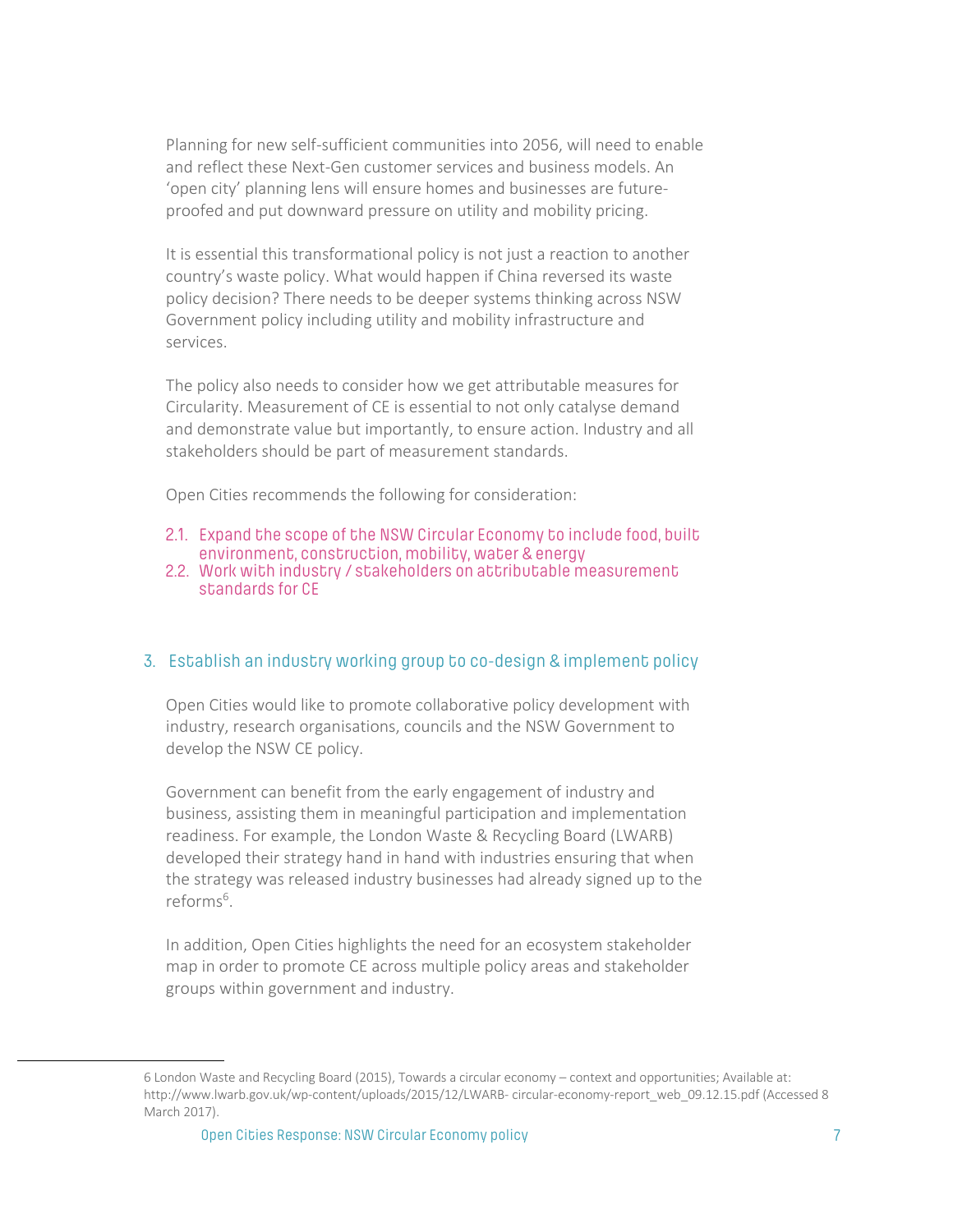Significant awareness raising is required to ensure CE is integrated into the agenda of infrastructure advocacy, city advocacy, regulators, consumers /prosumers, business and all stakeholders. The development of CE playbooks will assist stakeholders to realise the benefits and value and make progress towards implementation. Playbooks also assist in the spreading of key messages while explaining often complex concepts. For example, the World Circular Economy Forum 2018 (WCEF2018) has developed playbooks for different industries and sectors.<sup>7</sup>

Open Cities recommends the following for consideration:

- 3.1. Establish an industry working group to co-design policy
- 3.2. Develop an eco-system stakeholder map
- 3.3. Prioritise awareness-raising through activities consultation steps
- 3.4. Develop CE playbooks for industry and stakeholders

#### 4. NSW host the World Circular Economic Forum 2021 (WCEF2021)

Finland, Japan and Canada will have hosted the first four WCEFs. NSW has a unique opportunity to be an Australian and global leader by hosting this forum in 2021. This year WCEF attracted 1,000 delegates, 500 companies from 80 countries.

4.1. NSW bid to host WCEF2021 in Sydney with the support of Open Cities and a CE industry consortium

## CONCLUSION

The NSW CE draft policy is an important first step towards positioning NSW to be a national and international leader, harnessing the wave of disruptive technologies and business models that are already driving resource productivity and efficiencies around the globe.

While leading and innovative Australian businesses are part of this transition, a lot more work needs to be done right now for NSW to secure its place in the global CE 2.0.

Europe, led by Finland, Japan, China and some Canadian and US cities are now leading the transition. They are catalysing new markets and allowing people to recycle their waste over and over again in a way that extends the value chain, giving more people and businesses a chance to participate.

Open Cities Response: NSW Circular Economy policy 8 7 https://www.slideshare.net/SitraEkologia/jyri-arponen-circular-economy-playbook